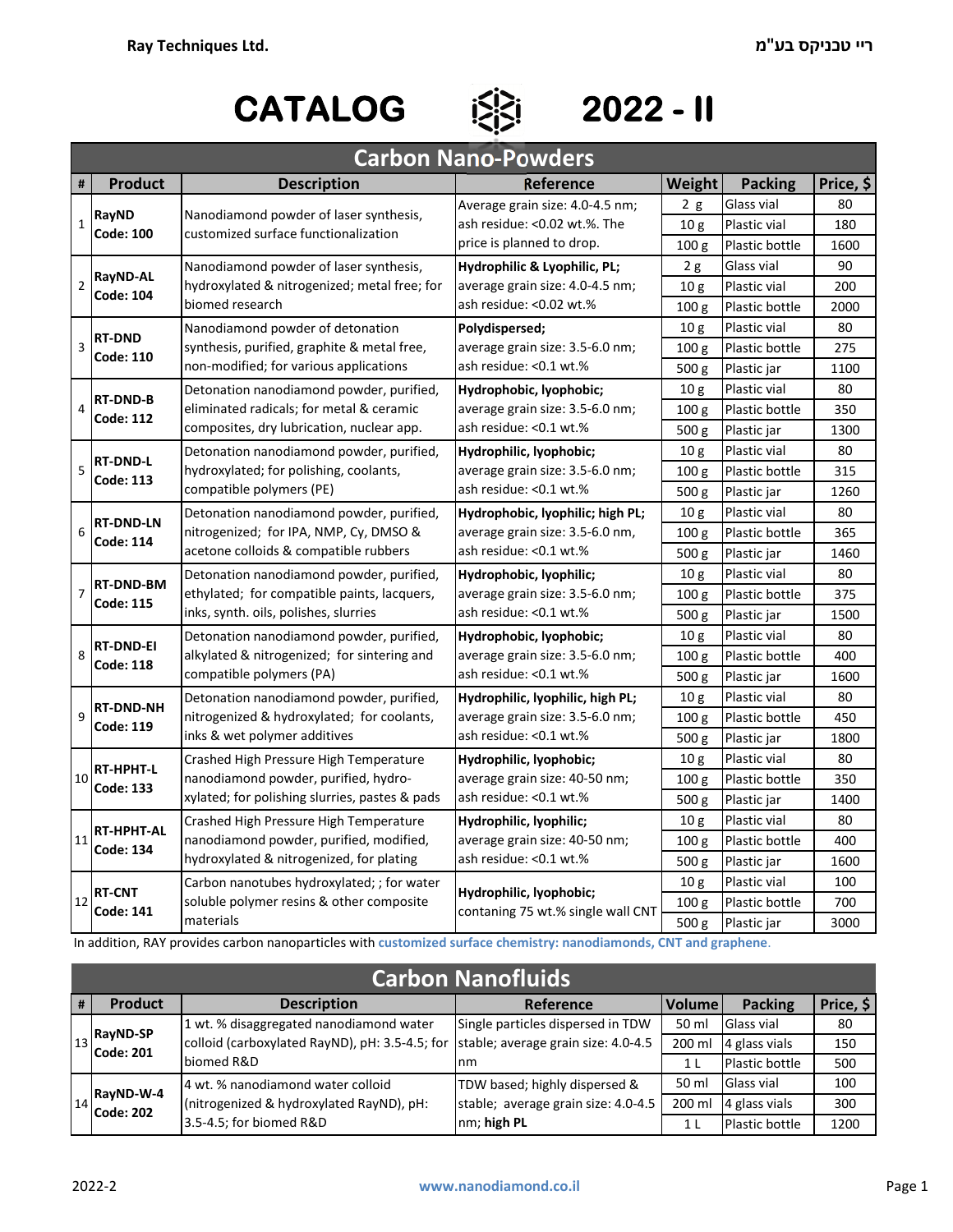|    |                                                                                                                                                  | 2 wt.% nanodiamond saline colloid (RayND                                                                                                                                                                                               |                                                                          | 50 ml          | Glass vial           | 85   |
|----|--------------------------------------------------------------------------------------------------------------------------------------------------|----------------------------------------------------------------------------------------------------------------------------------------------------------------------------------------------------------------------------------------|--------------------------------------------------------------------------|----------------|----------------------|------|
| 15 | RayND-S-2<br><b>Code: 203</b>                                                                                                                    | with carboxyl functional groups); for biomed<br>R&D                                                                                                                                                                                    | Highly dispersed & stable;<br>average grain size: 4.0-4.5 nm             | 200 ml         |                      | 250  |
|    |                                                                                                                                                  |                                                                                                                                                                                                                                        |                                                                          |                | 4 glass vials        |      |
|    |                                                                                                                                                  |                                                                                                                                                                                                                                        |                                                                          | 1 L            | Plastic bottle       | 1000 |
| 16 | Ray-DMSO-5<br><b>Code: 204</b>                                                                                                                   | 5 wt. % nanodiamond dimethyl sulfoxide                                                                                                                                                                                                 | Highly dispersed & stable;                                               | 50 ml          | Glass vial           | 200  |
|    |                                                                                                                                                  | colloid (RayND), for cosmetics, biomed R&D,                                                                                                                                                                                            | average grain size: 4.0-4.5 nm;                                          | 200 ml         | 4 glass vials        | 600  |
|    |                                                                                                                                                  | CVD diamond growth, fuel cells                                                                                                                                                                                                         | high PL                                                                  | 1 <sub>L</sub> | Plastic bottle       | 2250 |
|    | Ray-IPA-5<br><b>Code: 205</b>                                                                                                                    | 5 wt. % nanodiamond isopropyl alcohol                                                                                                                                                                                                  | Highly dispersed & stable;                                               | 50 ml          | 2 glass vials        | 120  |
| 17 |                                                                                                                                                  | colloid (RayND), highly dispersed, for seeding                                                                                                                                                                                         | average grain size: 4.0-4.5 nm;                                          | 200 ml         | 8 glass vials        | 360  |
|    |                                                                                                                                                  | in CVD diamond growth                                                                                                                                                                                                                  | high PL                                                                  | 1 <sub>L</sub> | 40 glass vials       | 1440 |
|    | <b>RT-DND-SP</b>                                                                                                                                 | 1 wt. % nanodiamond water colloid                                                                                                                                                                                                      | Disaggregated particles,                                                 | 50 ml          | Glass vial           | 80   |
| 18 | <b>Code: 211</b>                                                                                                                                 | (disaggregated RT-DND), pH=3.5-5.5; for                                                                                                                                                                                                | highly dispersed & stable;                                               | 200 ml         | 4 glass vials        | 175  |
|    |                                                                                                                                                  | polishing, inks, water soluble polymer resins                                                                                                                                                                                          | average grain size: 3.5-6.0 nm                                           | 1 <sub>L</sub> | Plastic bottle       | 700  |
|    |                                                                                                                                                  | 3 wt. % aminated nanodiamond water                                                                                                                                                                                                     | Highly dispersed & stable;                                               | 50 ml          | Glass vial           | 60   |
| 19 | RT-W-3A                                                                                                                                          | colloid; for water soluble polymers, inks,                                                                                                                                                                                             | average grain size: 3.5-6.0 nm;                                          | 200 ml         | Plastic bottle       | 100  |
|    | <b>Code: 213</b>                                                                                                                                 | coolants, sensors                                                                                                                                                                                                                      | high PL                                                                  | 1 <sub>L</sub> | Plastic bottle       | 400  |
|    |                                                                                                                                                  | 4 wt. % nanodiamond acetone colloid, for                                                                                                                                                                                               | Highly dispersed & stable;                                               | 50 ml          | 2 glass vials        | 80   |
| 20 | RT-Ac-4                                                                                                                                          | HIPS & ABS rubbers and other acetone                                                                                                                                                                                                   | average grain size: 3.5-6.0 nm;                                          | 200 ml         | 8 glass vials        | 150  |
|    | <b>Code: 214</b>                                                                                                                                 | soluble polymers                                                                                                                                                                                                                       | high PL                                                                  | 1 L            | 40 glass vials       | 480  |
|    |                                                                                                                                                  | 5 wt. % nanodiamond N-methyl-2-pyrrolido-                                                                                                                                                                                              | Highly dispersed & stable;                                               | 50 ml          | 2 glass vials        | 80   |
| 21 | RT-NMP-5                                                                                                                                         | ne colloid; additive for textiles, resins,                                                                                                                                                                                             | average grain size: 3.5-6.0 nm;                                          | 200 ml         | 8 glass vials        | 180  |
|    | <b>Code: 216</b>                                                                                                                                 | plastics, inks, sensors                                                                                                                                                                                                                | high PL                                                                  | 1 liter        | 40 glass vials       | 500  |
|    |                                                                                                                                                  | 7 wt. % nanodiamond toluene colloid; for<br>paints, lacquers, adhesives, rubbers, fuels,<br>explosives                                                                                                                                 | Highly dispersed & stable;                                               | 50 ml          | 2 glass vials        | 80   |
| 22 | <b>RT-T-7</b>                                                                                                                                    |                                                                                                                                                                                                                                        | average grain size: 3.5-6.0 nm;                                          | 200 ml         | 8 glass vials        | 200  |
|    | <b>Code: 217</b>                                                                                                                                 |                                                                                                                                                                                                                                        | high PL                                                                  | 1 <sub>L</sub> | 40 glass vials       | 780  |
|    | RT-ETA-5<br><b>Code: 218</b>                                                                                                                     | Highly dispersed & stable;<br>5 wt.% nanodiamond ethanolamine colloid<br>average grain size: 3.5-6.0 nm;<br>for gas stream scrubbing<br>high PL                                                                                        |                                                                          | 50 ml          | 2 glass vials        | 80   |
| 23 |                                                                                                                                                  |                                                                                                                                                                                                                                        |                                                                          | 200 ml         | 8 glass vials        | 165  |
|    |                                                                                                                                                  |                                                                                                                                                                                                                                        |                                                                          | 1 <sub>L</sub> | 40 glass vials       | 580  |
|    | RT-Xy-7                                                                                                                                          | 7 wt. % nanodiamond xylene colloid; for PET<br>products, inks, rubbers, glues, paints, for                                                                                                                                             | Highly dispersed & stable;                                               | 50 ml          | 2 glass vials        | 80   |
| 24 |                                                                                                                                                  |                                                                                                                                                                                                                                        | average grain size: 3.5-6.0 nm;                                          | 200 ml         | 8 glass vials        | 200  |
|    | <b>Code: 219</b>                                                                                                                                 | wafers & PCB cleaning agents                                                                                                                                                                                                           | high PL                                                                  | 1 <sub>L</sub> | 40 glass vials       | 780  |
|    | RT-Cy-7<br><b>Code: 220</b>                                                                                                                      | 7 wt. % nanodiamond cyclohexane colloid,<br>additive to anionic elastomers, CPL & nylon                                                                                                                                                | Highly dispersed & stable;<br>average grain size: 3.5-6.0 nm;<br>high PL | 50 ml          | 2 glass vials        | 80   |
| 25 |                                                                                                                                                  |                                                                                                                                                                                                                                        |                                                                          | 200 ml         | 8 glass vials        | 200  |
|    |                                                                                                                                                  |                                                                                                                                                                                                                                        |                                                                          | 1 <sub>L</sub> | 40 glass vials       | 780  |
|    |                                                                                                                                                  | 7 wt. % nanodiamond dimethylformamide<br>colloid, for acrylic fibers, plastics, synthetic<br>leathers, glues & other composites<br>5 wt. % nanodiamond 2-Butoxyethanol<br>colloid; for varnishes, herbicides, latex paints,<br>enamels | Highly dispersed & stable;                                               | 50 ml          | 2 glass vials        | 80   |
| 26 | RT-DMF-7<br><b>Code: 221</b><br>RT-Be-5A<br><b>Code: 223</b>                                                                                     |                                                                                                                                                                                                                                        | average grain size: 3.5-6.0 nm;                                          | 200 ml         | 8 glass vials        | 200  |
|    |                                                                                                                                                  |                                                                                                                                                                                                                                        | high PL                                                                  | 1 <sub>L</sub> | 40 glass vials       | 780  |
|    |                                                                                                                                                  |                                                                                                                                                                                                                                        | Highly dispersed & stable;                                               | 50 ml          | Glass vial           | 80   |
| 27 |                                                                                                                                                  |                                                                                                                                                                                                                                        | average grain size: 3.5-6.0 nm;                                          | 200 ml         | Plastic bottle       | 120  |
|    |                                                                                                                                                  |                                                                                                                                                                                                                                        | high PL                                                                  | 1 <sub>L</sub> | Plastic bottle       | 300  |
|    | 5 wt. % nanodiamond dimethyl sulfoxide<br>RT-DMSO-5<br>colloid; additive to lubricants for lapping,<br><b>Code: 224</b><br>finishing, running-in |                                                                                                                                                                                                                                        | Highly dispersed & stable;                                               | 50 ml          | Glass vial           | 80   |
| 28 |                                                                                                                                                  | average grain size: 3.5-6.0 nm;<br>high PL                                                                                                                                                                                             | 200 ml                                                                   | Plastic bottle | 140                  |      |
|    |                                                                                                                                                  |                                                                                                                                                                                                                                        | 1 <sub>L</sub>                                                           | Plastic bottle | 500                  |      |
|    |                                                                                                                                                  | 3 wt. % nanodiamond 1-methoxy-2-propanol                                                                                                                                                                                               | Highly dispersed & stable;                                               | 50 ml          | 2 glass vials        | 80   |
| 29 | RT-PGMEA-3<br><b>Code: 225</b>                                                                                                                   | acetate colloid; additive to inks, coatings &<br>cleaners, includung silicon wafers                                                                                                                                                    | average grain size: 3.5-6.0 nm;                                          | 200 ml         | 8 glass vials        | 150  |
|    |                                                                                                                                                  |                                                                                                                                                                                                                                        | high PL                                                                  | 1 <sub>L</sub> | 40 glass vials       | 480  |
|    |                                                                                                                                                  | 5 wt.% nanodiamond water colloid (hydro-                                                                                                                                                                                               | Average grain size: 40-50 nm.                                            | 100 ml         | Glass vial           | 80   |
| 30 | <b>RT-D50-W5</b>                                                                                                                                 | xylated HPHT-ND); for lapping, cooling, inner                                                                                                                                                                                          | Sonication before handling is                                            | 1 <sub>L</sub> | Plastic bottle       | 250  |
|    | <b>Code: 231</b>                                                                                                                                 | surfaces flow polishing, electroplating                                                                                                                                                                                                | recommended                                                              | 5L             | <b>HDPE</b> jerrican | 1200 |
|    |                                                                                                                                                  | 3 wt.% nanodiamond water colloid                                                                                                                                                                                                       | Highly dispersed & stable;                                               | 100 ml         | Plastic bottle       | 80   |
| 31 | <b>RT-D50-W3A</b>                                                                                                                                | (aminated HPHT-ND); for coatings, polishing,                                                                                                                                                                                           | average grain size: 40-50 nm;                                            | 1              | Plastic bottle       | 300  |
|    | <b>Code: 232</b>                                                                                                                                 | lapping                                                                                                                                                                                                                                | high PL                                                                  | 5 liter        | <b>HDPE</b> jerrican | 1500 |
|    |                                                                                                                                                  |                                                                                                                                                                                                                                        |                                                                          |                |                      |      |